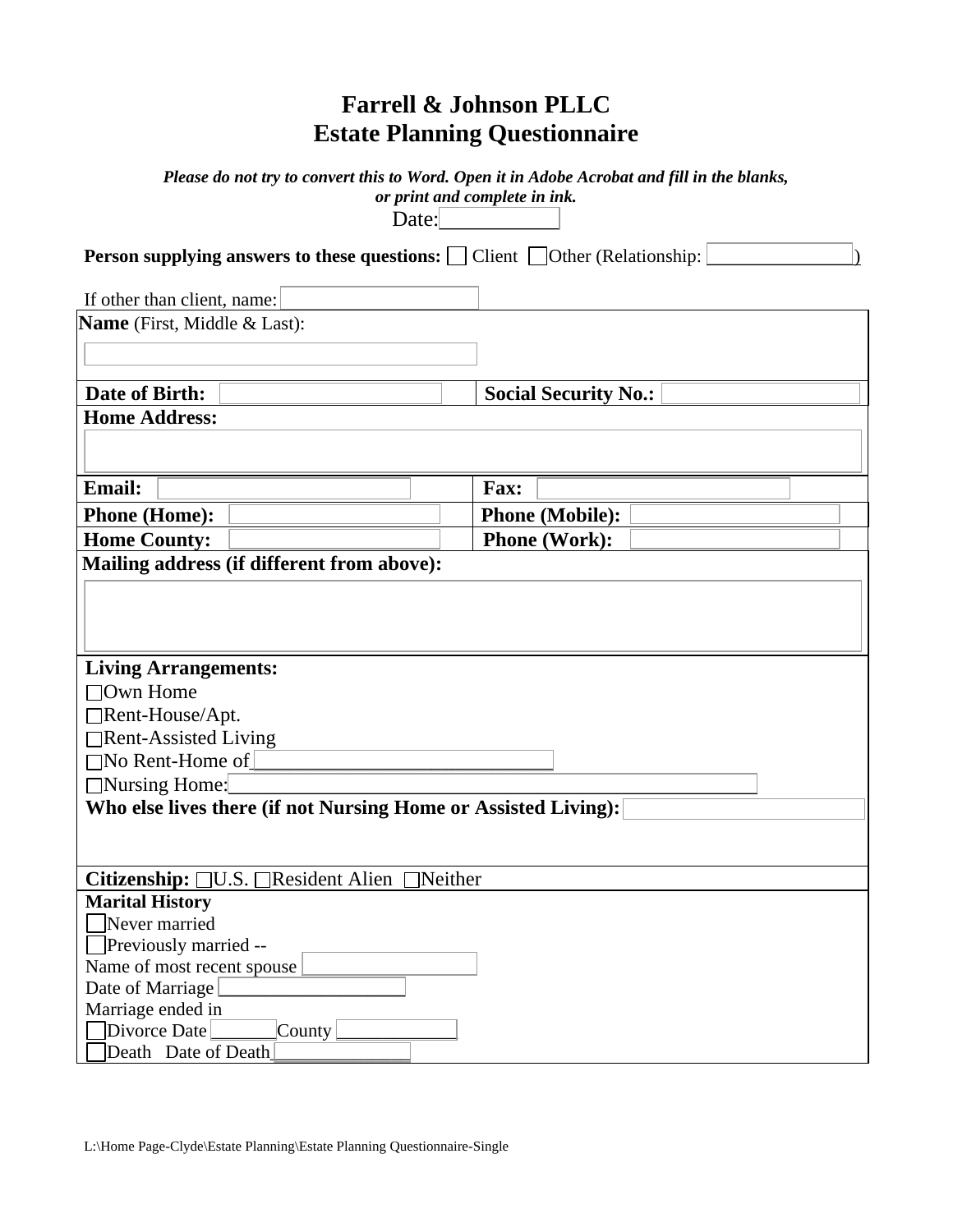#### *Your Family*

| Do you have one or more living children? $\Box$ Yes $\Box$ No<br>Do you have any grandchildren who are children of a deceased child of yours? $\Box$ Yes $\Box$ No<br>Do you help support anyone other than a child of yours under age 18? $\Box$ Yes $\Box$ No |                                                                                                             |               |                                             |     |                            |
|-----------------------------------------------------------------------------------------------------------------------------------------------------------------------------------------------------------------------------------------------------------------|-------------------------------------------------------------------------------------------------------------|---------------|---------------------------------------------|-----|----------------------------|
| Relationship if any:<br>If so, name: $\Box$                                                                                                                                                                                                                     |                                                                                                             |               |                                             |     |                            |
|                                                                                                                                                                                                                                                                 | List below your children. If a child of yours has died, also list his or her children (your grandchildren): |               |                                             |     |                            |
| <b>Full Name</b>                                                                                                                                                                                                                                                | <b>Address</b>                                                                                              | <b>Phones</b> | Disabled? <sup>2</sup>                      | Age | Auth'd                     |
| Married? $\Box$ Yes $\Box$ No<br>$\Box$ Male $\Box$ Female                                                                                                                                                                                                      |                                                                                                             |               | $\Box$ Yes<br>1No<br>Uncertain              |     | $\Box$ Yes<br>$\square$ No |
| Married? $\Box$ Yes $\Box$ No<br>$\Box$ Male $\Box$<br>Female                                                                                                                                                                                                   |                                                                                                             |               | $\square$ Yes<br>$\exists$ No<br>Uncertain  |     | $\Box$ Yes<br>$\square$ No |
| Married? $\Box$ Yes $\Box$ No<br>$\Box$ Male<br><b>Temale</b>                                                                                                                                                                                                   |                                                                                                             |               | $\Box$ Yes<br>$\exists$ No<br>Uncertain     |     | $\Box$ Yes<br>$\square$ No |
| Married? ■ Yes ■ No<br>$\Box$ Male $\Box$<br>$\exists$ Female                                                                                                                                                                                                   |                                                                                                             |               | $\Box$ Yes<br>$\exists$ No<br>Uncertain     |     | $\Box$ Yes<br>$\Box$ No    |
| Married? $\Box$ Yes $\Box$ No<br>$\Box$ Male<br>$\Box$ Female                                                                                                                                                                                                   |                                                                                                             |               | $\exists$ Yes<br>$\exists$ No<br>Uncertain  |     | $\Box$ Yes<br>$\square$ No |
| Married? $\Box$ Yes $\Box$ No<br>$\Box$ Male $\Box$ Female                                                                                                                                                                                                      |                                                                                                             |               | $\exists$ Yes<br>]No<br>Uncertain           |     | $\Box$ Yes<br>$\square$ No |
| Married? $\Box$ Yes $\Box$ No<br>$\Box$ Male $\Box$ Female                                                                                                                                                                                                      |                                                                                                             |               | $\Box$ Yes<br>$\Box$ No<br>$\Box$ Uncertain |     | $\Box$ Yes<br>$\square$ No |
| Attorney use only:                                                                                                                                                                                                                                              | Notes re family and other sources of support, conflict or difficulty                                        |               |                                             |     |                            |

<sup>&</sup>lt;sup>2</sup> A person is "disabled" for this purpose if he or she is unable, due to physical or mental disability, to engage in substantial gainful employment that exists in significant numbers in the national economy. If the person is presently receiving Social Security Disability, Supplemental Security Income (SSI), or Medicaid assistance for long term care, he or she does meet this requirement.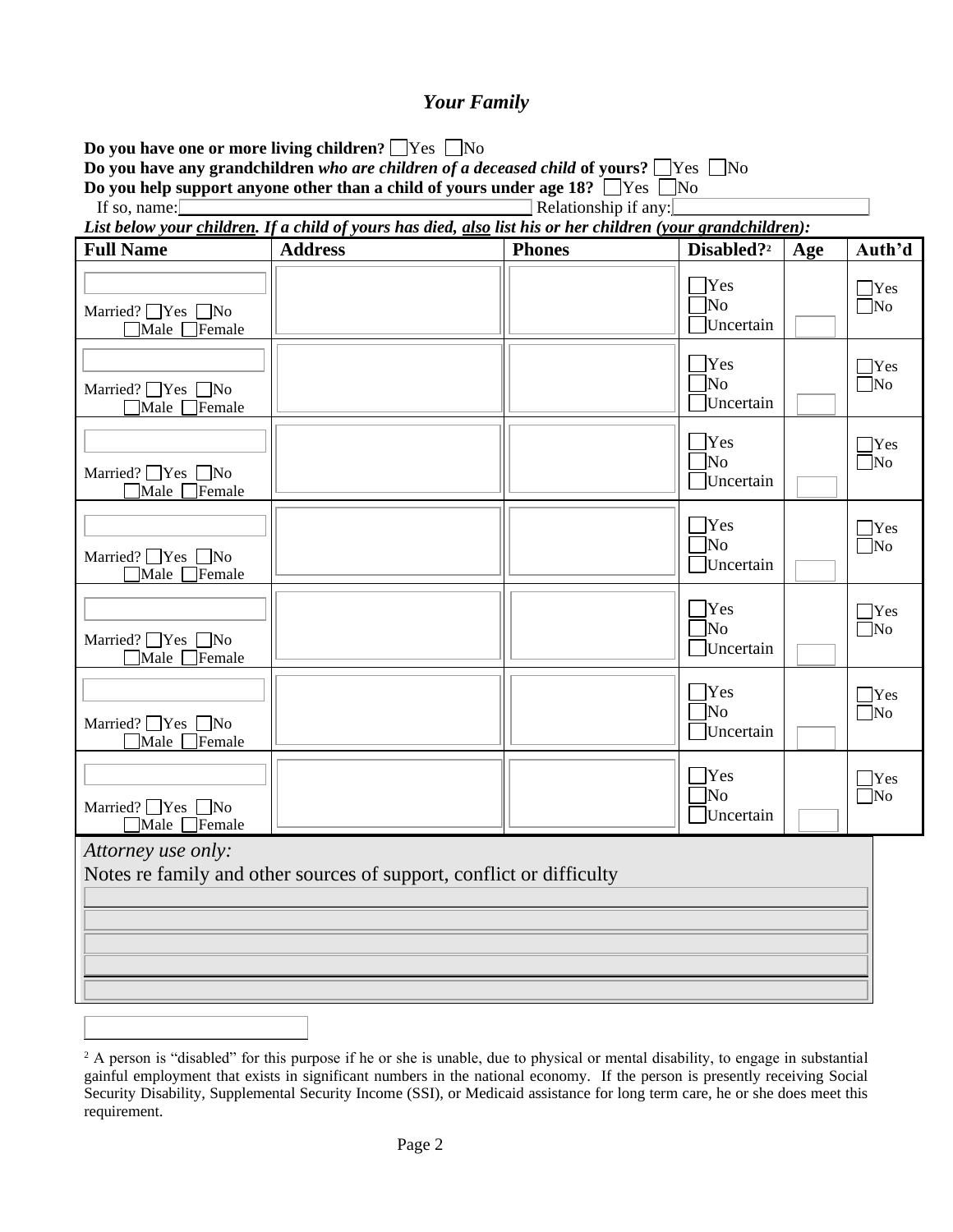## *Information concerning your residence, if owned by you:*

| Deed is in the name of $\vert$                                                              |             |
|---------------------------------------------------------------------------------------------|-------------|
| Location: Address already entered on page 1. If not, street address:                        |             |
| <b>Ownership:</b> $\Box$ You alone (100% ownership)                                         |             |
| $\Box$ You and                                                                              | and you own |
| % of the residence. Relationship, if any, of co-owner(s):                                   |             |
| <b>Property tax "fair market value" \$</b>                                                  |             |
| <b>Amount owed on the mortgage:</b> $\Box$ Nothing (paid off) $\Box$ Presently owe $\$\Box$ |             |
| Principal & Interest Only $\Box$ Includes<br><b>Monthly payment if any: \$</b>              |             |
| Property Tax & Insurance                                                                    |             |

### *Your Other Assets*

| <b>Resource Description</b>                            | <b>Value</b> | <b>Beneficiary</b> at<br>Death (if any) |
|--------------------------------------------------------|--------------|-----------------------------------------|
| Most Valuable Vehicle <sup>1</sup> :                   |              |                                         |
| Vehicle 2:                                             |              |                                         |
| Vehicle 3:                                             |              |                                         |
| Gravesite/Markers(s) (Name of Cemetery):               |              |                                         |
| <b>Prepaid Funeral Contracts:</b>                      |              |                                         |
| Household Goods:                                       |              |                                         |
| Bank and Credit Union Accounts not in IRA's or other   |              |                                         |
| retirement accounts (Name(s) of Bank or CU and type of |              |                                         |
| $account)$ :                                           |              |                                         |
|                                                        |              |                                         |
|                                                        |              |                                         |
|                                                        |              |                                         |
|                                                        |              |                                         |
|                                                        |              |                                         |
|                                                        |              |                                         |
|                                                        |              |                                         |
|                                                        |              |                                         |
|                                                        |              |                                         |
|                                                        |              |                                         |
|                                                        |              |                                         |
|                                                        |              |                                         |

<sup>&</sup>lt;sup>1</sup> Enter year, make, model for all vehicles. Include any motorcycles, boats, trailers or RVs.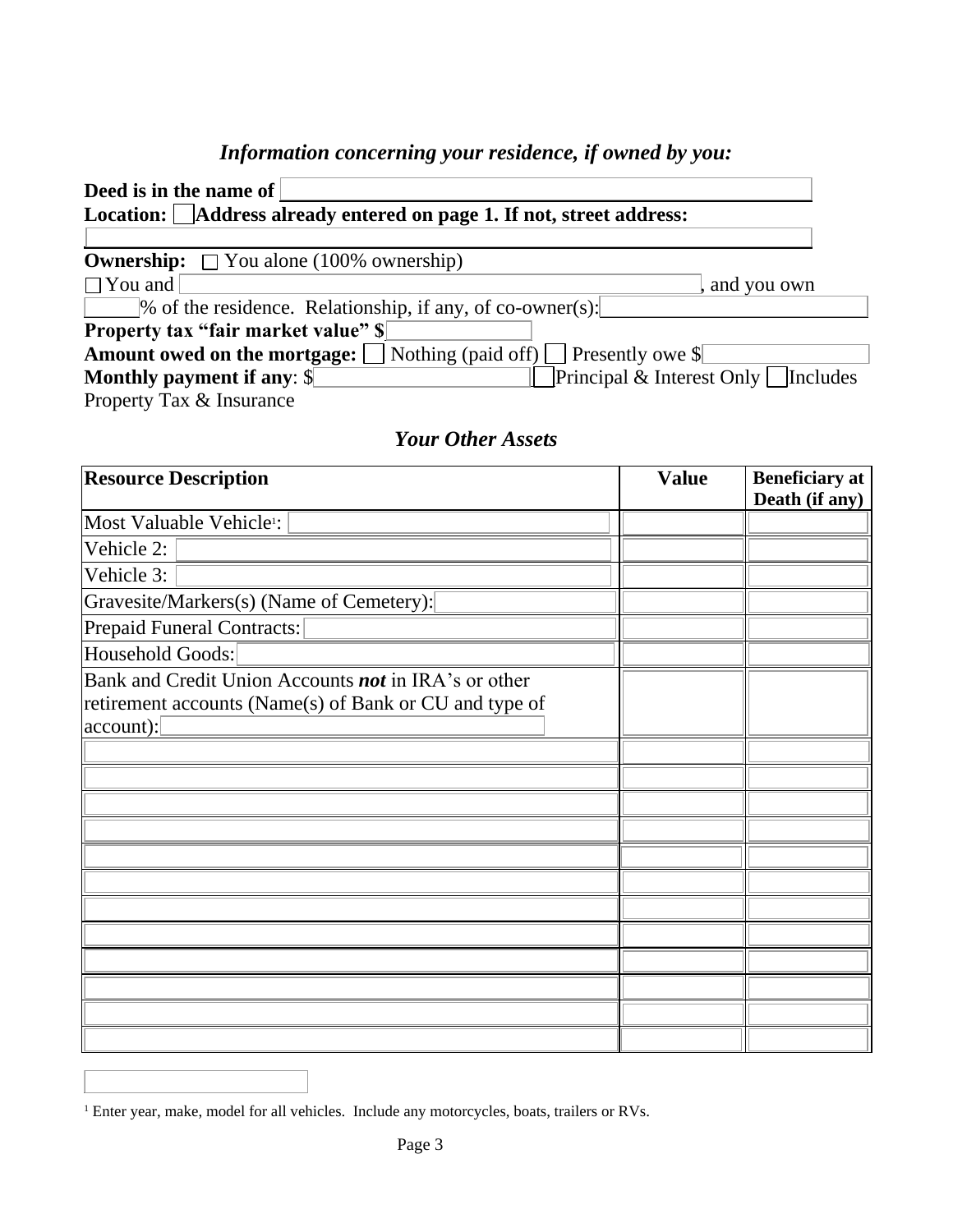| Stocks/Bonds not in IRA's (Brokerage or Security Name):                                     |                  | <b>Value</b> | <b>Beneficiary</b> at<br>Death (if any) |
|---------------------------------------------------------------------------------------------|------------------|--------------|-----------------------------------------|
|                                                                                             |                  |              |                                         |
|                                                                                             |                  |              |                                         |
| Untaxed Retirement Accounts (such as 401k's, IRA's &<br>"Qualified" Annuities               |                  |              |                                         |
| Company Name:                                                                               |                  |              |                                         |
|                                                                                             |                  |              |                                         |
|                                                                                             |                  |              |                                         |
| Nonqualified Annuity Contracts (not in untaxed retirement accounts)<br><b>Company Name:</b> |                  |              |                                         |
|                                                                                             |                  |              |                                         |
|                                                                                             |                  |              |                                         |
|                                                                                             |                  |              |                                         |
| Safe Deposit Box: Who else has access?                                                      |                  |              |                                         |
| <b>Bank Location &amp; Contents:</b>                                                        |                  |              |                                         |
| Life Insurance:                                                                             |                  |              |                                         |
|                                                                                             |                  |              |                                         |
| <b>Company Name</b>                                                                         | Death<br>Benefit | Cash Value   | Beneficiary at<br>Death (if any)        |
|                                                                                             |                  |              |                                         |
|                                                                                             |                  |              |                                         |
|                                                                                             |                  |              |                                         |
|                                                                                             |                  |              |                                         |
| Notes Receivable:                                                                           |                  | Value        |                                         |
|                                                                                             |                  |              |                                         |
| Real Estate (Other Than Residence):                                                         |                  |              |                                         |
|                                                                                             |                  |              |                                         |
|                                                                                             |                  |              |                                         |
|                                                                                             |                  |              |                                         |
|                                                                                             |                  |              |                                         |
|                                                                                             |                  |              |                                         |
| <b>Mineral Rights</b>                                                                       |                  |              |                                         |
| $\Box$ Tax-Appraised Value if any or $\Box$ 40X Avg. Monthly Income<br>County:              |                  |              |                                         |
|                                                                                             |                  |              |                                         |
| Other (Describe):                                                                           |                  |              |                                         |
|                                                                                             |                  |              |                                         |
| Attorney use only                                                                           |                  |              |                                         |
|                                                                                             | Total assets:    |              |                                         |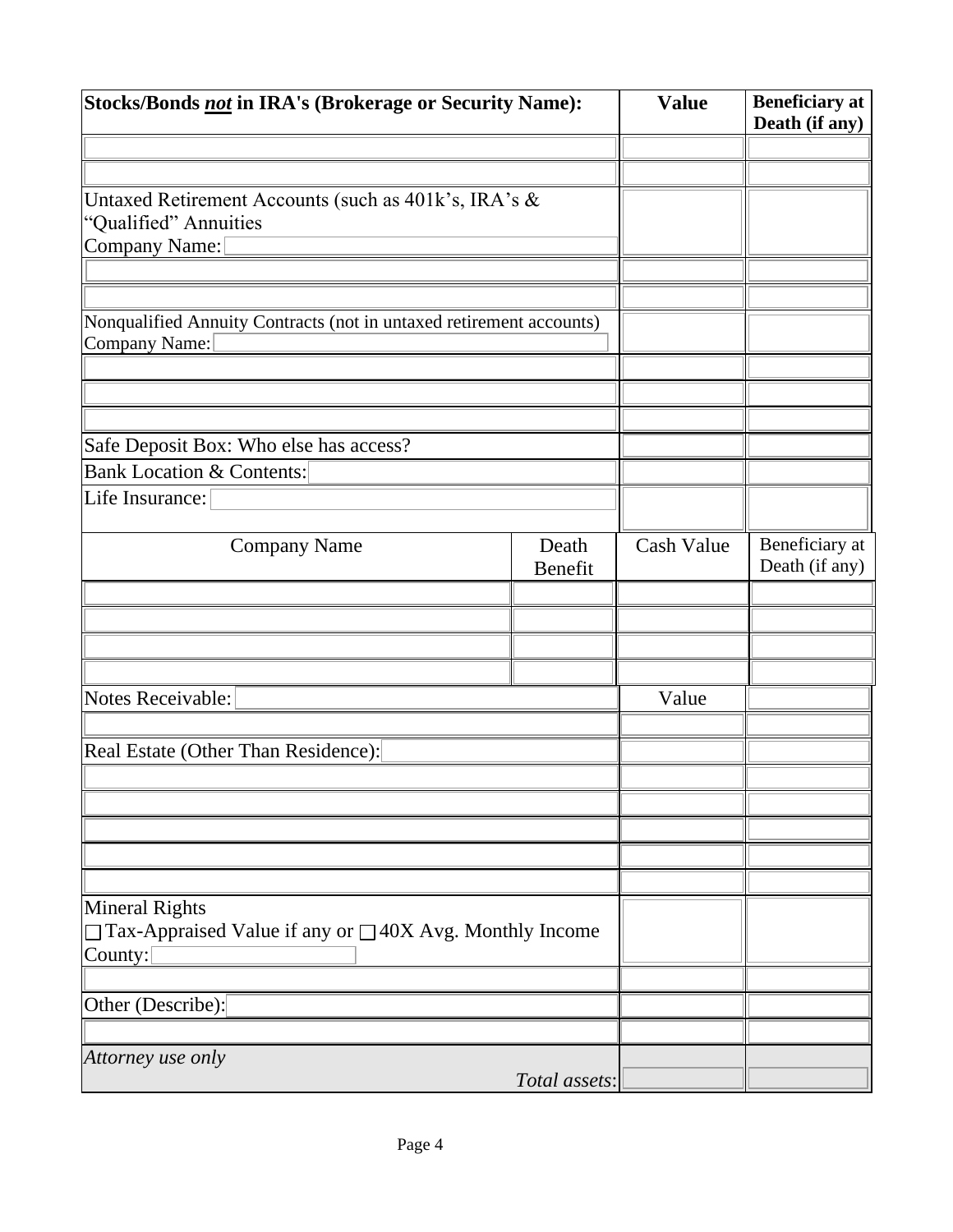#### *Your Debts*

| <b>Description:</b>    |              | Amount |
|------------------------|--------------|--------|
| Homestead Debt:        |              |        |
| Other Secured Debt:    |              |        |
| Unsecured Debt:        |              |        |
| <b>Unsecured Debt:</b> |              |        |
| Attorney Use Only:     |              |        |
|                        | Total Debts: |        |

#### *Military Service*

| Have you, a spouse or deceased child(ren) ever been in the U.S. armed forces? $\Box$ YES     | 1 NQ |
|----------------------------------------------------------------------------------------------|------|
| $\Box$ YES $\Box$ NO<br>If so, is the veteran deceased, of service related cause(s)?         |      |
| Does the veteran now have any service-related disability? $\Box$ YES $\Box$ NO               |      |
| If so, is the disability 100%? $\Box$ YES $\Box$ NO If so, number of years it has been 100%: |      |

| <b>Veteran's Name</b> | <b>Service Branch</b> | Dates on Active Duty <sup>1</sup> | <b>Type of Discharge*</b>            |
|-----------------------|-----------------------|-----------------------------------|--------------------------------------|
|                       |                       |                                   | GΓ<br>H                              |
|                       |                       |                                   | $\mathbf{G}$ $\Box$<br>H<br>$D \Box$ |
|                       |                       |                                   | G                                    |

*\* H=Honorable G=General D=Dishonorable*

<sup>&</sup>lt;sup>1</sup> Do not include Active Duty for Training. Do include active duty of a reservist or National Guard member when "called up" (activated).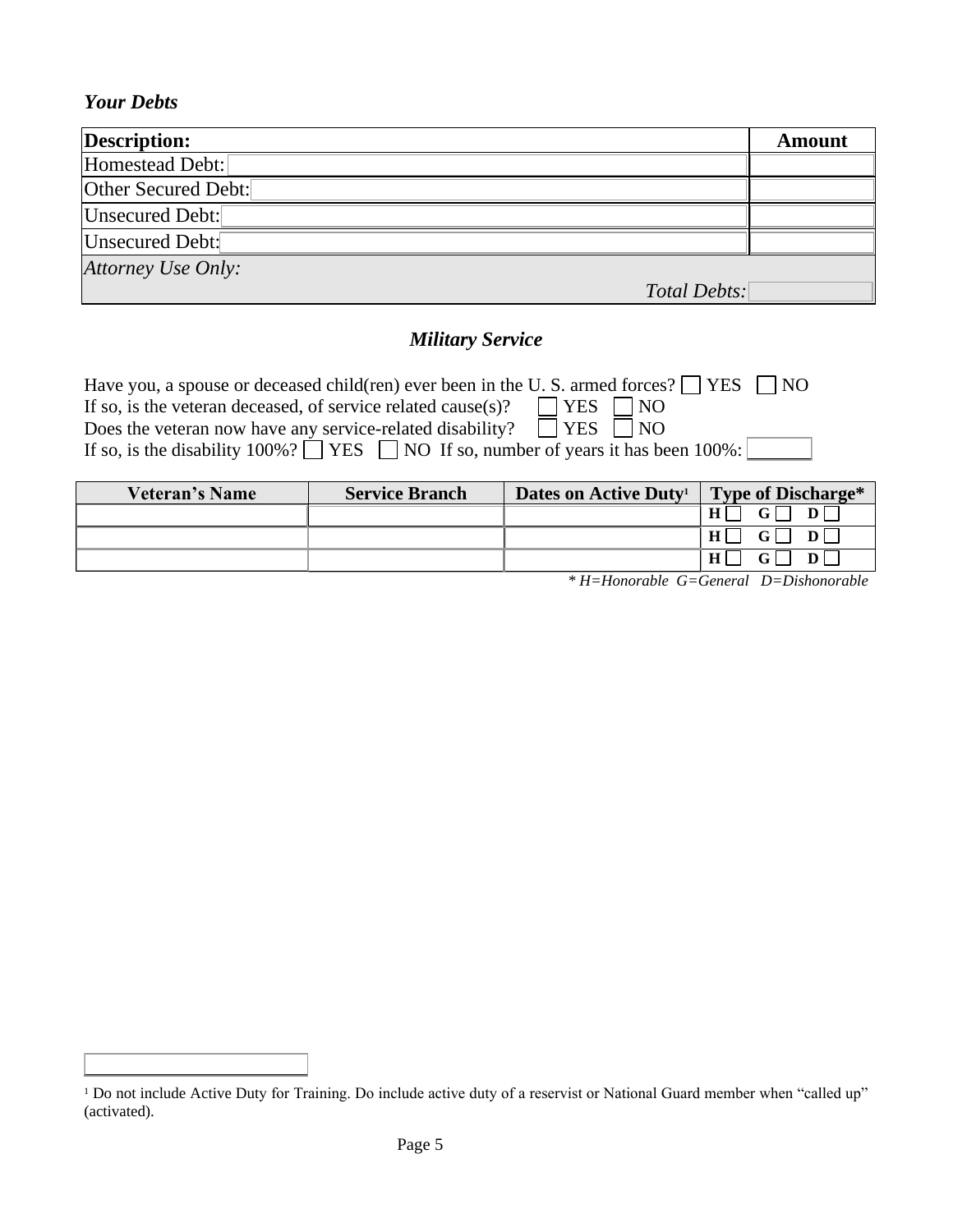#### *Your Income*

## *Please indicate monthly income:*

| <b>FIXED INCOME</b>             | <b>Monthly</b> |
|---------------------------------|----------------|
| Source:                         | <b>Amount</b>  |
| Social Sec. Net Monthly Payment |                |
| Medicare Premium(s)             |                |
| Pension Gross Monthly Payment:  |                |
| Pension Gross Monthly Payment:  |                |
| VA Gross Monthly Payment:       |                |
| Other Gross Monthly Payment:    |                |
|                                 |                |
| Attorney use only:              |                |
|                                 |                |
| <b>Total Fixed</b>              |                |

| <b>VARIABLE INCOME:</b>            | <b>Monthly</b> |
|------------------------------------|----------------|
|                                    | <b>Amount</b>  |
| Interest                           |                |
| Dividends                          |                |
| Salary                             |                |
| Rent/Note                          |                |
| Oil & Gas                          |                |
| Partnership, LLC or other business |                |
| Other <sup>[</sup>                 |                |
|                                    |                |
| Attorney use only:                 |                |
| Total variable:                    |                |
|                                    |                |
| Total income:                      |                |